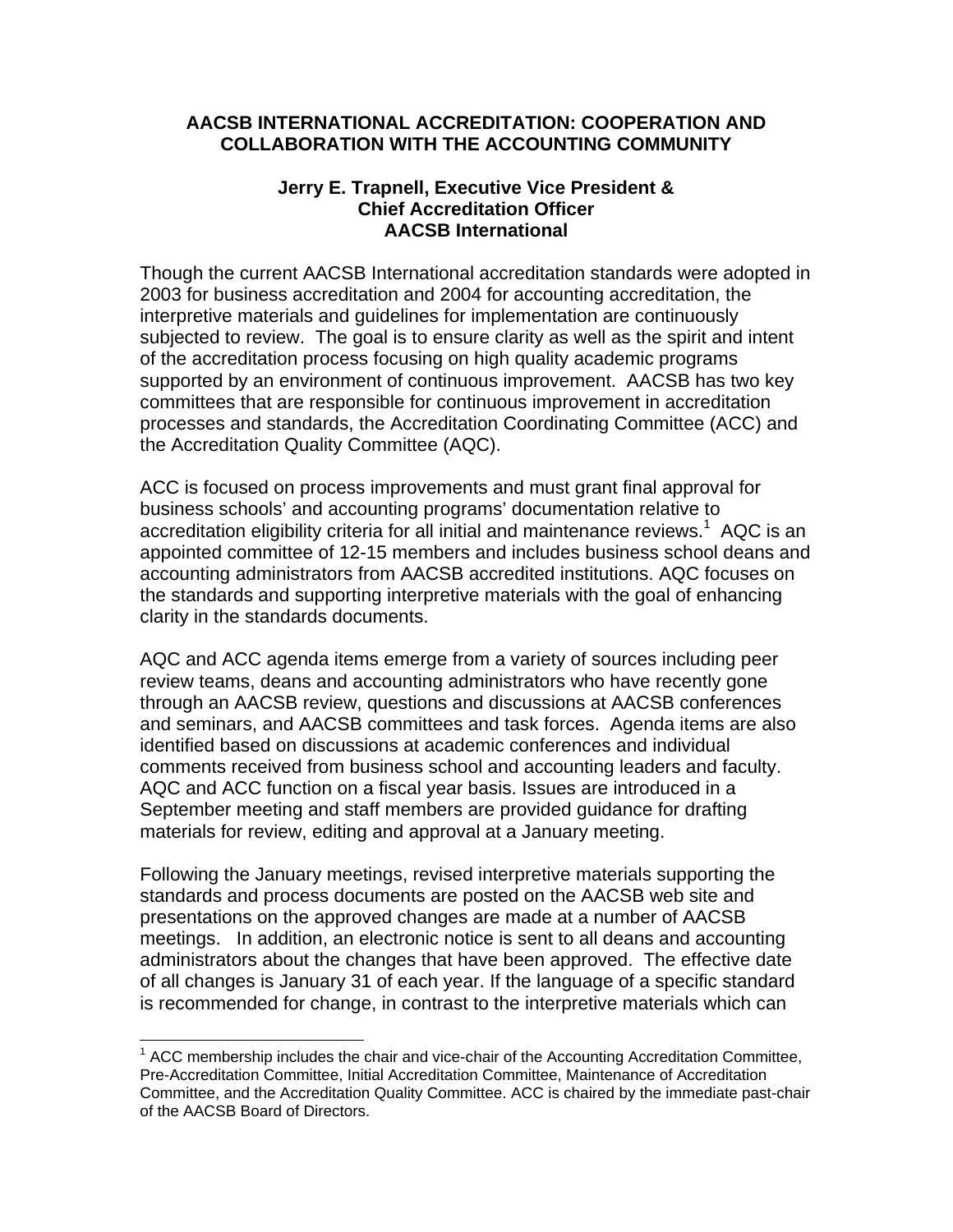be changed by action of AQC alone, the Board of Directors must approve the change followed by a vote of the AACSB Accreditation Council at the April business meeting.<sup>2</sup>

Between the meetings of ACC and AQC, AACSB leaders and staff will share the issues identified by the committees for feedback at regional and international deans' meetings. However, the process for feedback on accounting issues has suffered due to the ACC and AQC schedule. In particular, the AAA annual meeting is too early and the APLG/FSA annual meeting in February is too late to provide timely feedback to the committees before final action is taken. Therefore, an improved approach is needed.

To facilitate feedback on accounting accreditation issues that come before AQC and ACC, the following process is implemented for 2007-08 and beyond:

- Following the September meetings of ACC and AQC, all items that have a potential impact on AACSB accounting accreditation, standards, and/or processes will be forwarded to the Executive Director of AAA, the president of FSA, the president of APLG, chair of the AICPA Pre-certification Education Executive Committee, and the AICPA Director of Academic Relations and Career Development Team for comment and feedback. The feedback will have December 1 deadline in order to prepare agenda materials for the ACC and AQC January meetings. These individuals will be responsible for sharing the information with their appropriate constituencies for feedback to AASCB.
- If invited, AACSB representatives will provide an update of the approved changes at the APLG/FSA annual meeting or other events. Also, administrators of AACSB accredited accounting programs will be part of the electronic notice that is sent to all key AACSB constituencies on the changes.

It is our goal at AACSB to ensure that opportunities for feedback and comment are available and used. Additional channels for feedback are also being considered. We welcome constructive feedback at any time and it can be provided to the Accounting Accreditation Committee at AAC@aacsb.edu or to any accreditation staff members as follows:

Jerry Trapnell Jerryt@aacsb.edu Lucienne Mochel Lucienne@aacsb.edu Violetta Urba Violetta@aacsb.edu

Another important opportunity available to the accounting community is to nominate individuals for AACSB committees and board of directors. Call for nominations are issued in late August to the AACSB constituency. The AACSB

 2 Changes in any accounting standard must be voted on by representatives from AACSB accounting accredited institutions.